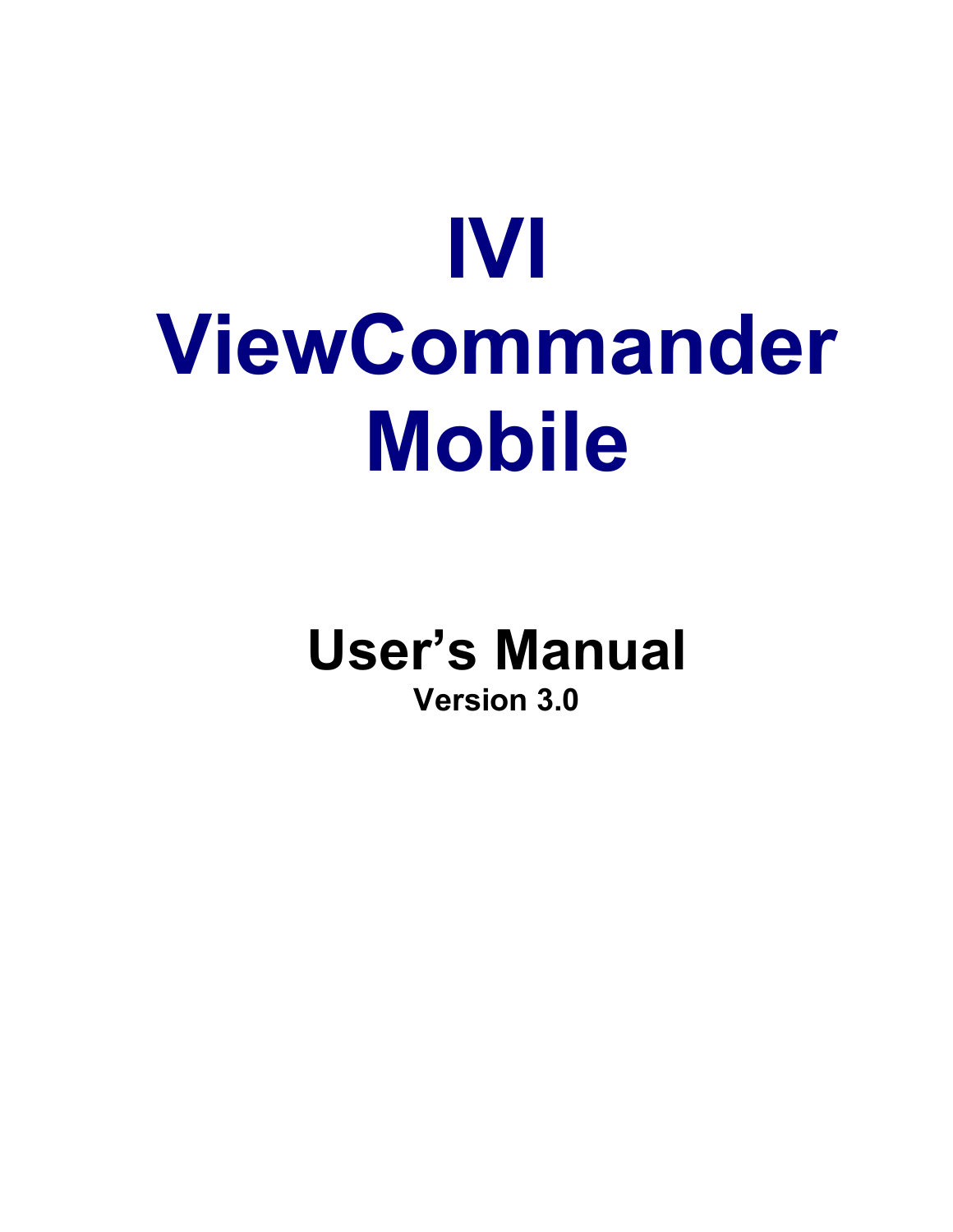The information in this manual is subject to change without notice. Internet Video & Imaging, Inc. assumes no responsibility or liability for any errors or inaccuracies that may appear in this manual.

© 2003-2005 Internet Video & Imaging, Inc.

Part No. UMP-050401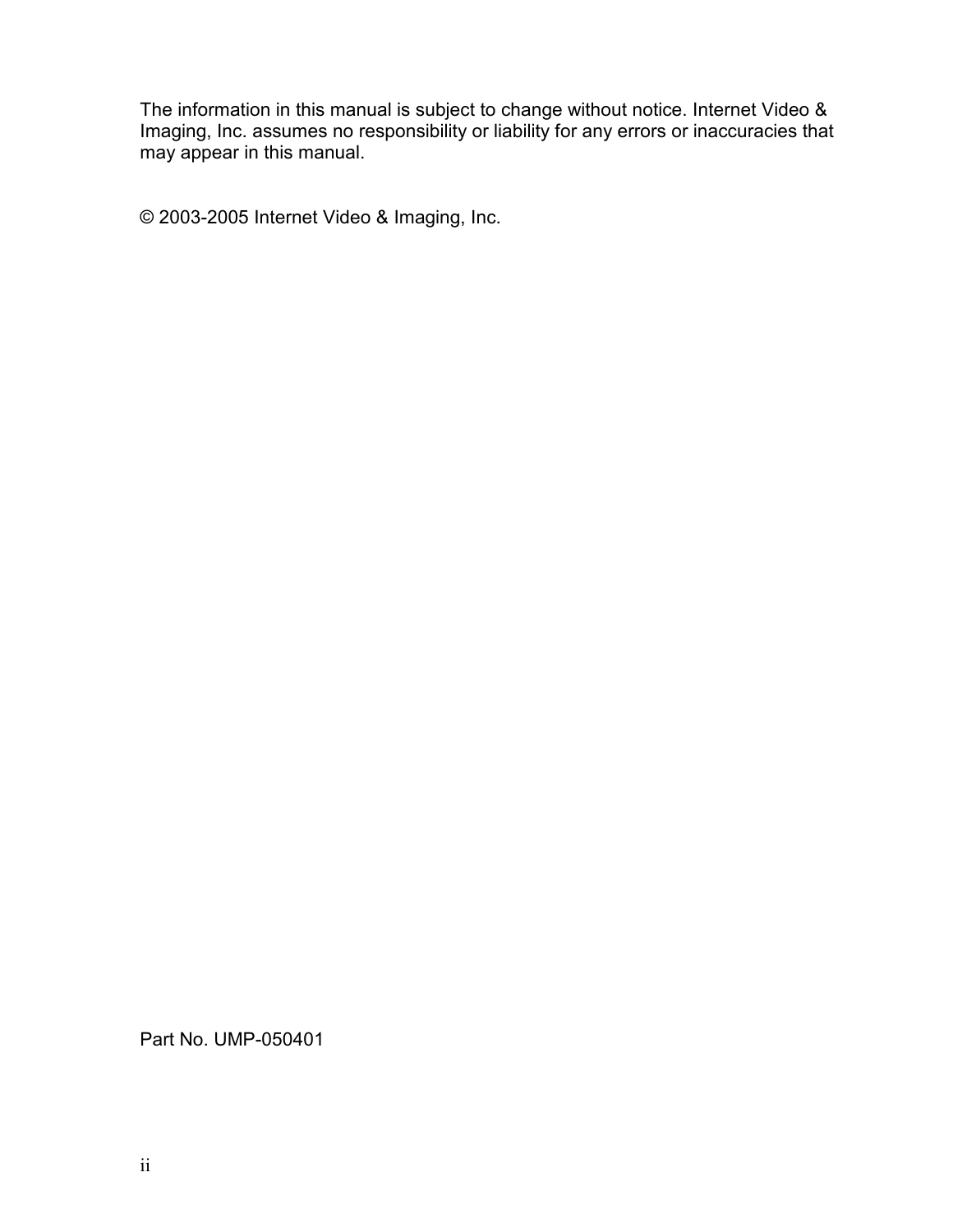# **Table of Contents**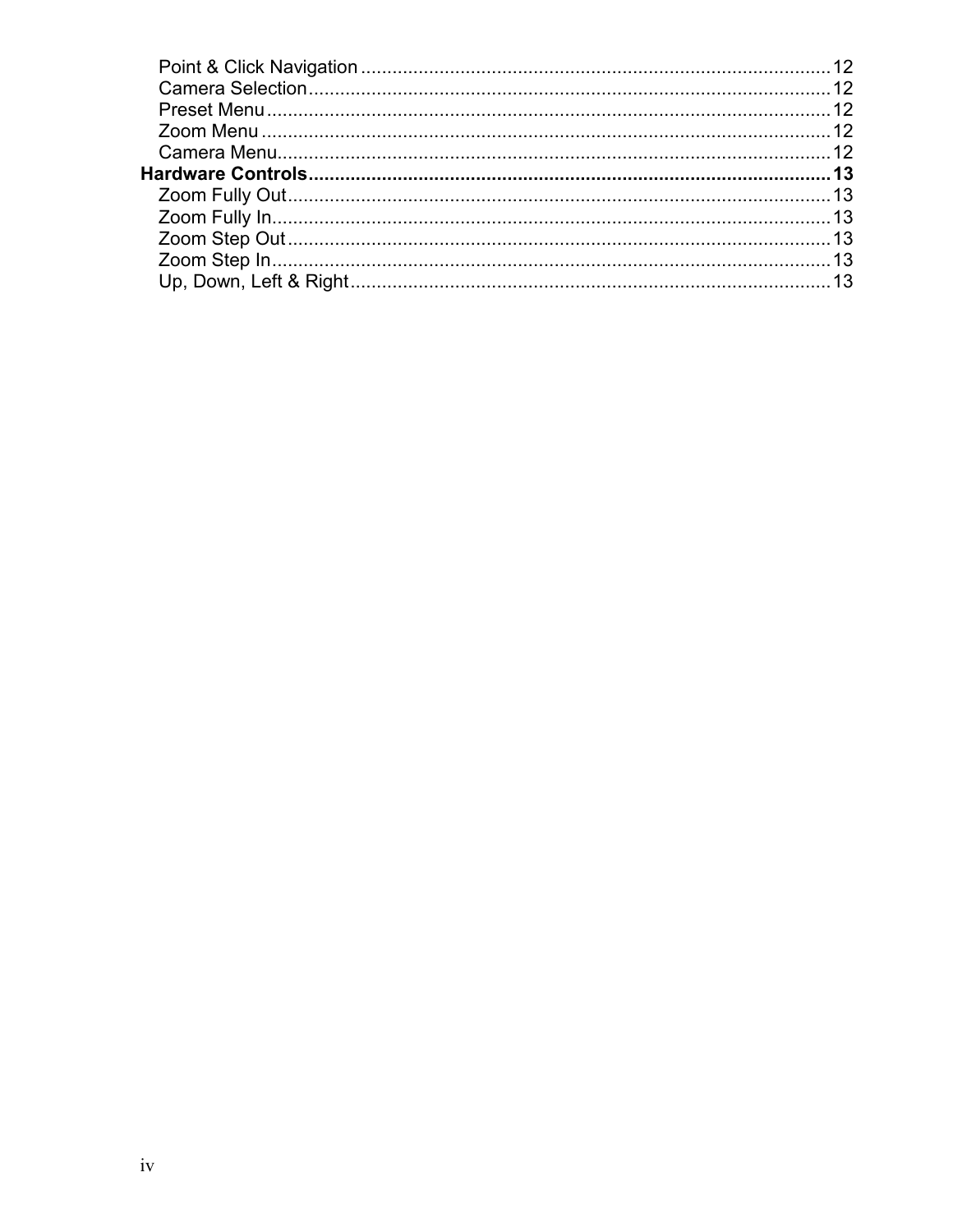# <span id="page-4-0"></span>**ViewCommander-Mobile Installation**

ViewCommander-Mobile will run on most Windows CE devices, including Pocket PCs and Smartphones.

This section describes how to install the ViewCommander Mobile software.

#### *Software Installation*

There are two ways the software can me installed:

1) Run the setup program on computer that connects to the Pocket PC. Follow the on-screen instructions to complete installation. In most cases, use the default settings the setup program selects.

Or

2) Download the CAB installation file directly to the Pocket PC or Smartphone and run it.

The software will now be installed and will operate in "Demonstration" mode. The software will become licensed and fully functional once the Activation Code is entered (See next section for Activation Code Installation).

## *Activation Code Installation*

After the software has been successfully installed, launch the ViewCommander Mobile application on the Pocket PC and select "Info / About…" from the Options menu.

| <b>View</b> |                             |  |
|-------------|-----------------------------|--|
| Setup       |                             |  |
| Help        |                             |  |
|             | Info / About                |  |
| Exit        |                             |  |
|             | Options Navigate 要 <b>圆</b> |  |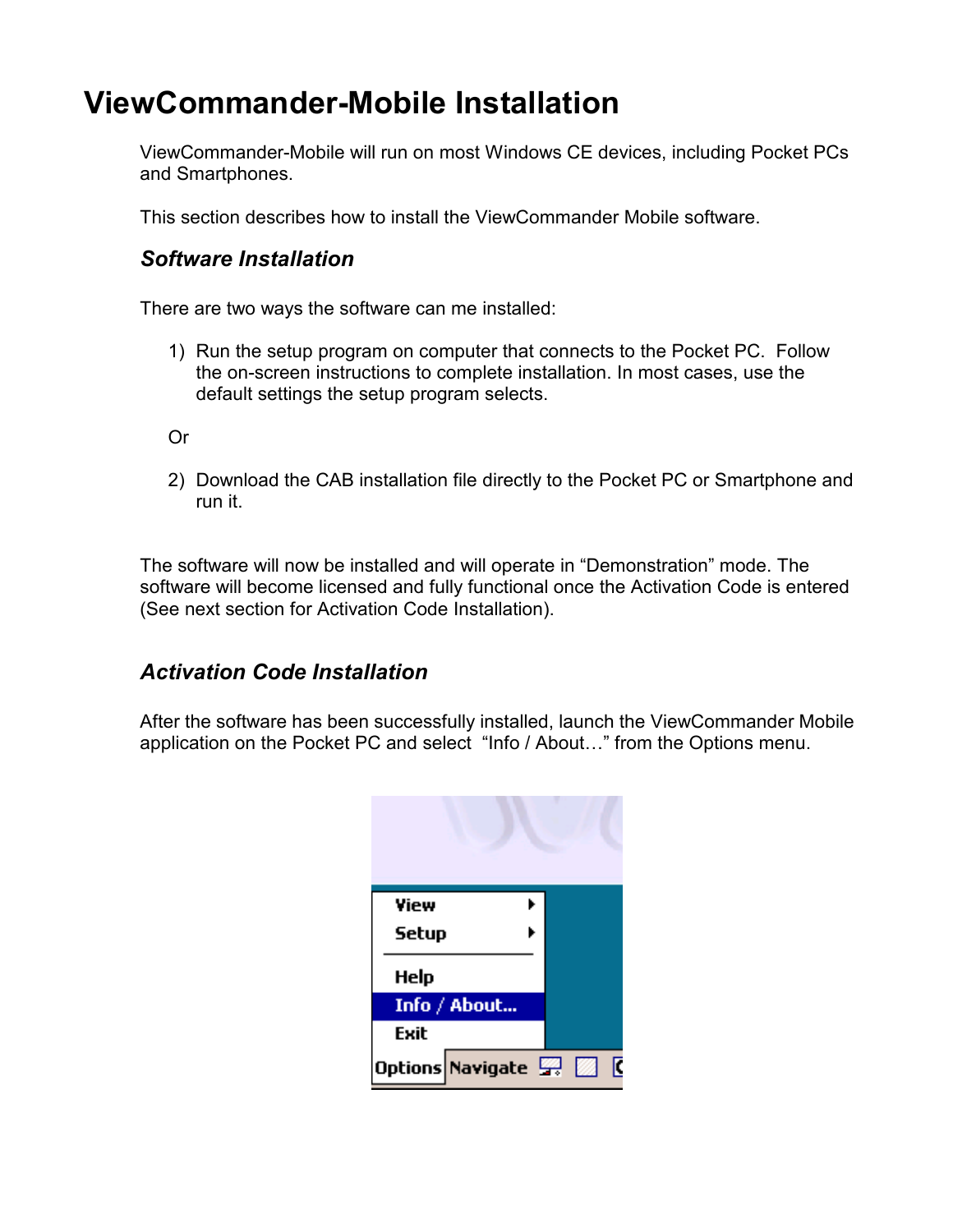This screen will display the version number along with other information about the version of ViewCommander Mobile installed on your Pocket PC. At the bottom of the screen, there will be 10 digit *User Code.* 



Provide the User Code to IVI, and IVI will provide an Activation Code to you. Enter the Activation Code in the box labeled *Activation Code* and press the "OK" button. Your software will now be licensed and fully functional.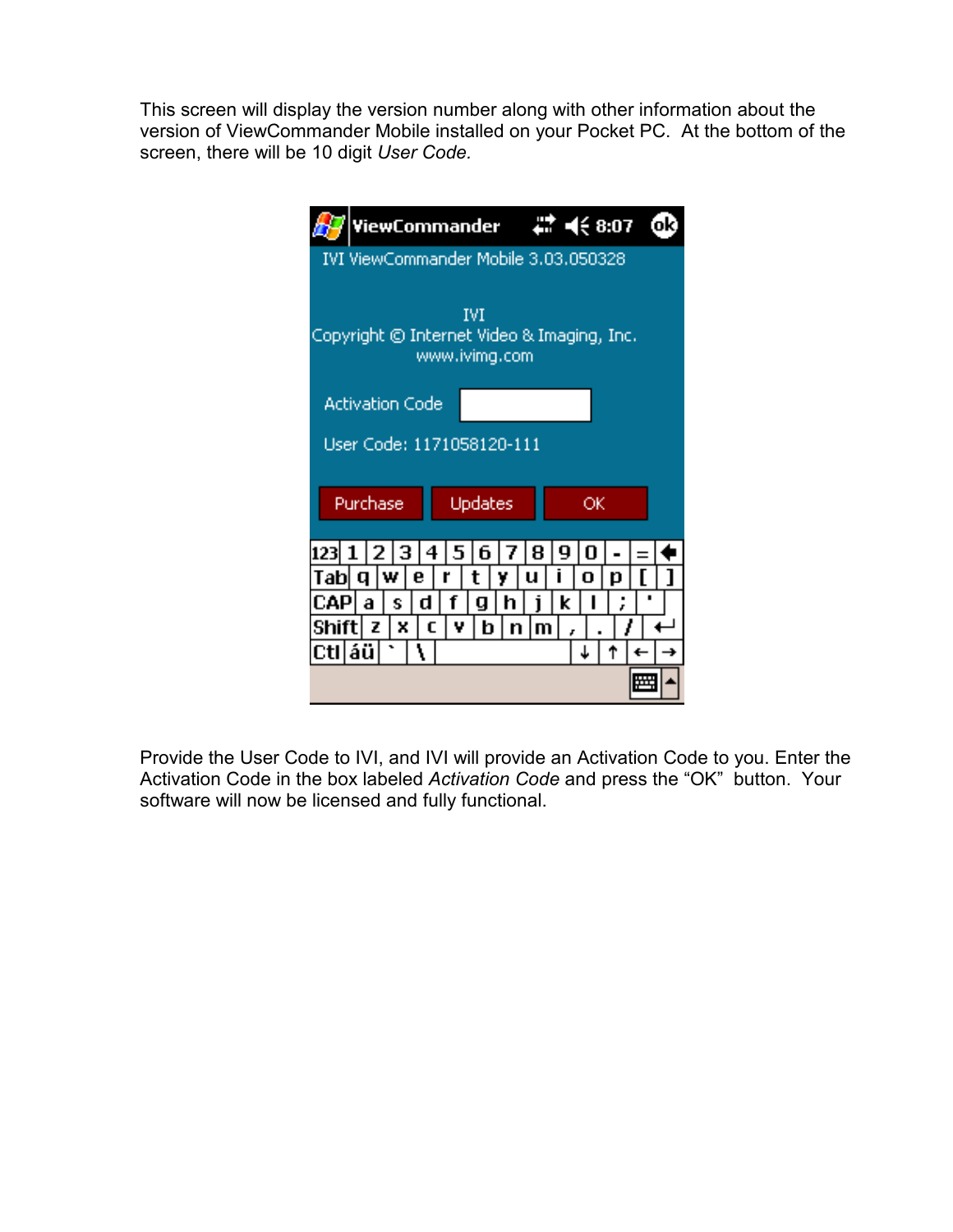# <span id="page-6-0"></span>**ViewCommander Mobile User Interface**

ViewCommander Mobile has an intuitive and easy-to-use interface that allows you to view and control remote video and adjust various camera settings. This section describes the different components that make up the user interface.

#### **Many sections throughout this manual will reference terms listed here.**



## *Video Window*

The live video image is displayed in the main viewing area. Some camera systems allow the camera to be centered by clicking on an object within the live video screen.

## *Camera Selection Box*

The camera selection box is a dropdown box that contains all of the cameras ViewCommander Mobile will access. Selecting a camera will switch the video and control to the camera selected. For multi-camera systems such as the AXIS 2400, an additional dropdown box with individual camera will be displayed.

# *Video Settings Controls*

The video settings controls allow for the setting of the image brightness, as well as digital zoom.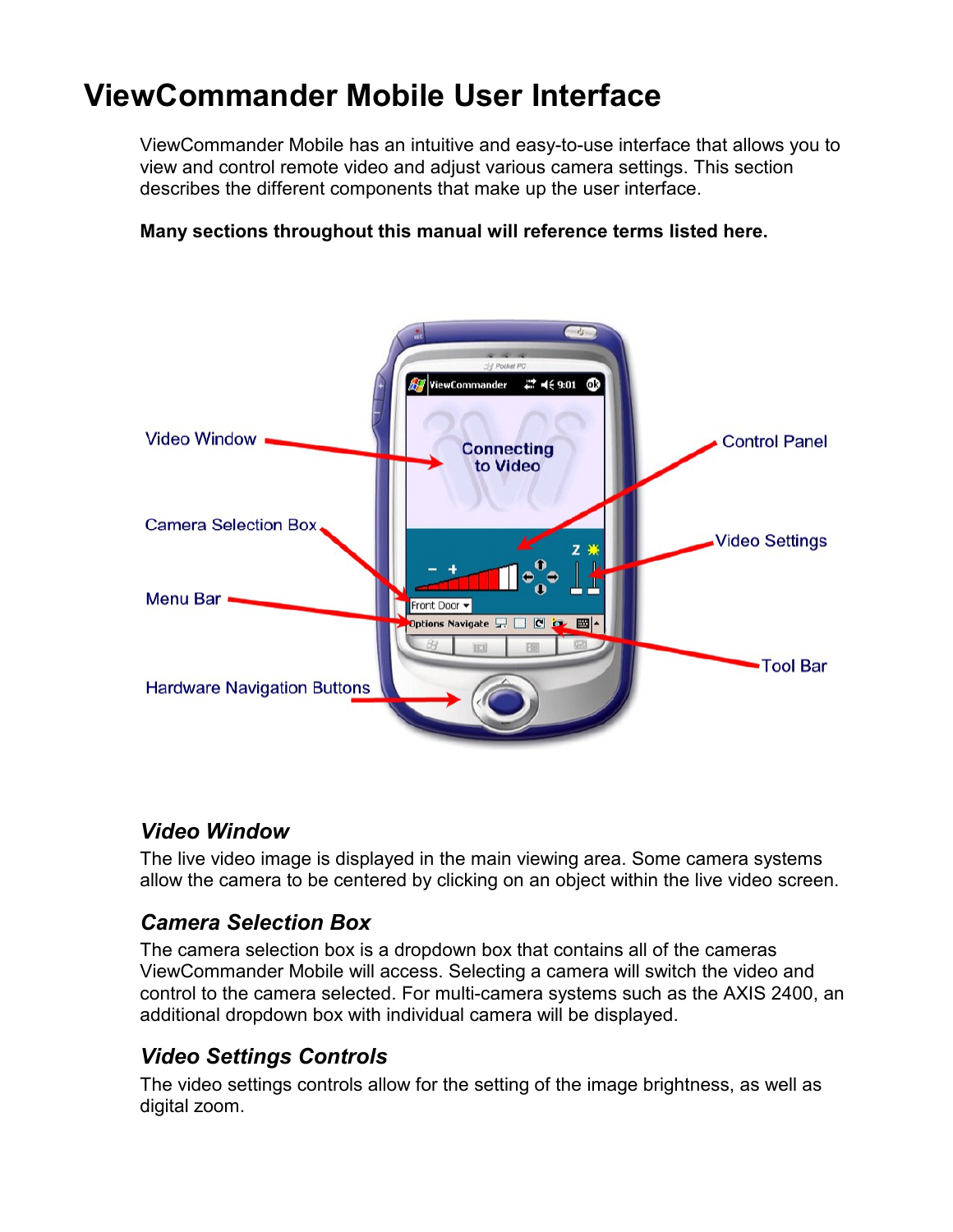## <span id="page-7-0"></span>*Menu Bar*

The menu bar contains options that allow for the configuration of system settings, as well as other features the system offers.

## *Tool Bar*

The tool bar contains shortcuts to commonly used features.

# *Control Panel*

The control panel allows you to control camera Pan-Tilt-Zoom (PTZ) functions for supported cameras using arrow controls, as well as other navigation methods depending on your PTZ model. Parts or all of the control panel may or may not be visible depending on the model camera you are connecting to.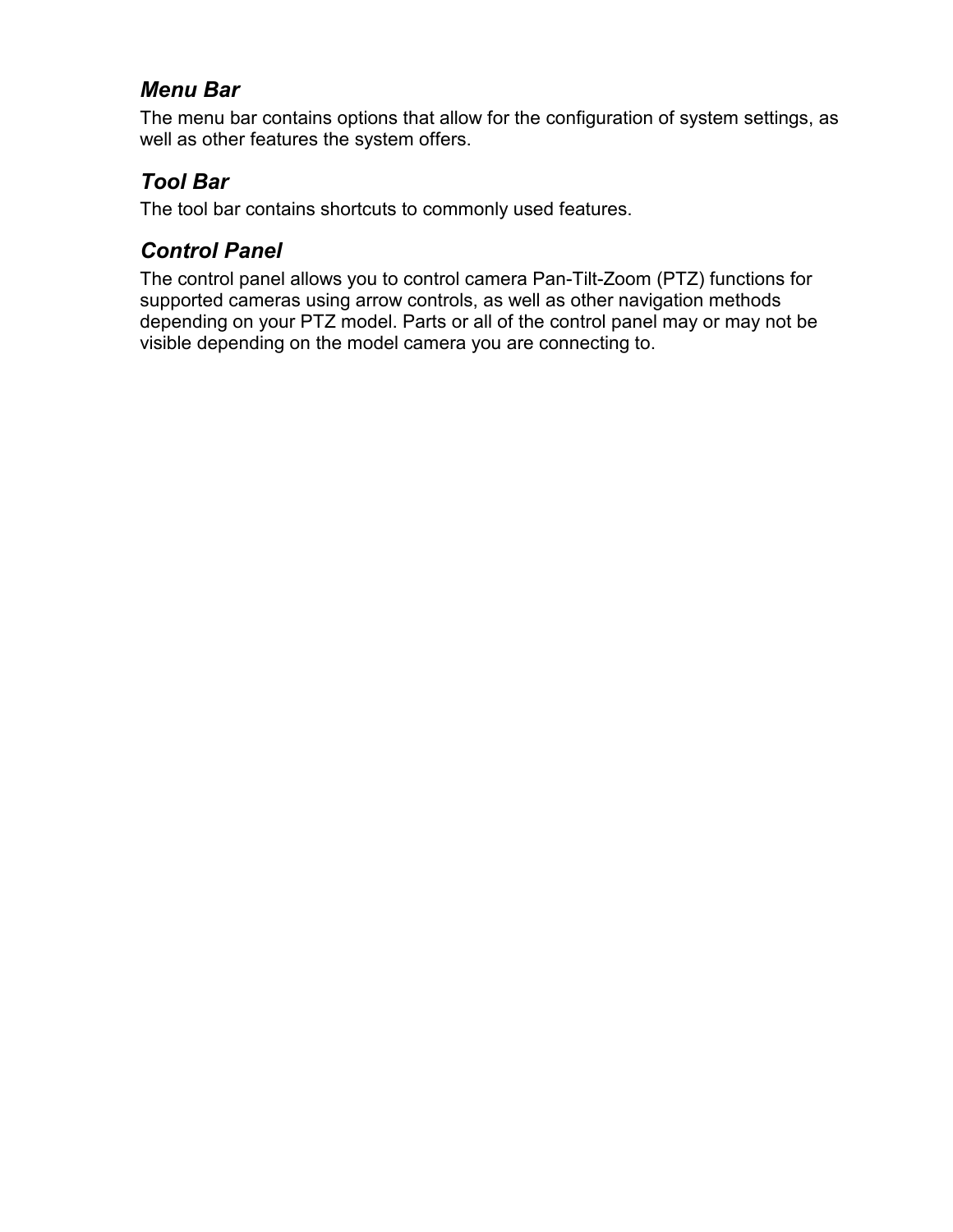# <span id="page-8-0"></span>**Video Server Setup and Configuration**

ViewCommander Mobile allows you to add and configure multiple camera servers. A camera server is a remote IP network camera or an IP network video server with one or more cameras attached to it. Several servers can be added to the list, and your license agreement will determine the number of servers that can be added to ViewCommander Mobile.

#### *Add New Camera Server*

To add a new camera server, select the "Camera Setup…" item from "Options / Setup" on the menu bar.

| Yiew                         |                                        |
|------------------------------|----------------------------------------|
| <b>Setup</b>                 | <b>Camera Setup</b>                    |
|                              | System Setup                           |
| Help<br>Info / About<br>Exit |                                        |
|                              | Options Navigate <b>22 2 C</b> is<br>¥ |

When the "Camera Setup…" option is selected, you will see the Camera Setup Panel in the main viewing area. Add camera server information and settings here and press the "Save" button to save your changes, or the "Cancel" to cancel your changes.

#### *Camera Setup Panel*

The Camera Setup Panel contains the necessary settings to connect to remote network video servers. Each setting will be described below: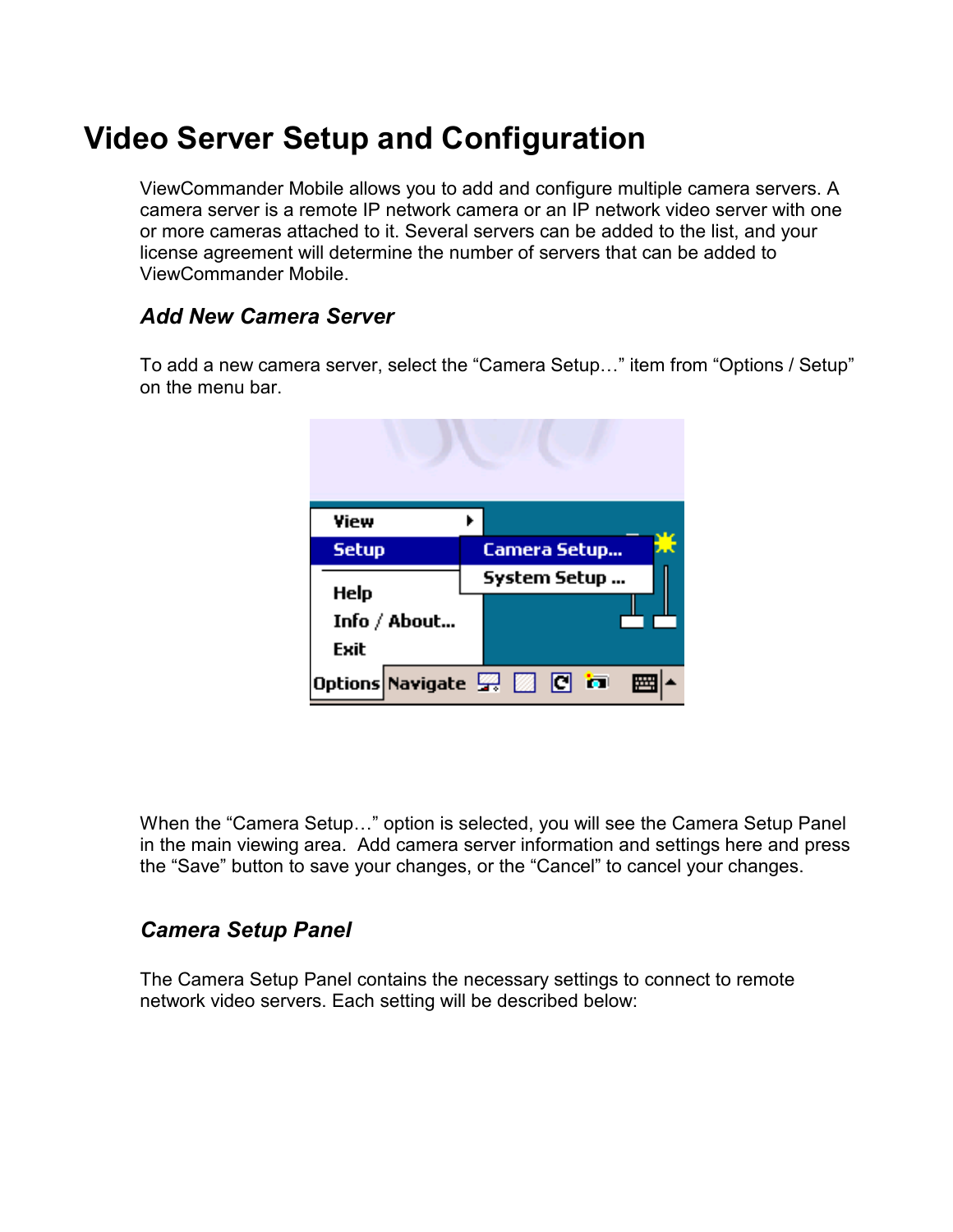<span id="page-9-0"></span>

| ViewCommander            | # √€8:12 ®                |  |  |  |
|--------------------------|---------------------------|--|--|--|
| Select Camera            | 01) Camera - 1            |  |  |  |
| <b>Camera Properties</b> |                           |  |  |  |
| CameraModel              | IVI-WebCamServer          |  |  |  |
| Hostname or IP           | Port $80$<br>10.252.18.20 |  |  |  |
| Usemame                  | user                      |  |  |  |
| Password                 | *********                 |  |  |  |
| CameraName               | Front Door                |  |  |  |
|                          | Cancel<br>Save            |  |  |  |
| 4<br>123  1<br>13        | 5<br>8<br>q<br>6<br>0     |  |  |  |
| ١w<br>Tabl<br>е<br>a     | u<br>r<br>Ω<br>n          |  |  |  |
| CAPI<br>S<br>a<br>d      | f<br>k<br>a<br>n<br>1     |  |  |  |
| Shift<br>x<br>z<br>c     | v<br>n                    |  |  |  |
| CtI∣áü                   |                           |  |  |  |
|                          |                           |  |  |  |

#### **Select Camera**

Choose a camera to setup. The program has support for multiple cameras. The default name for a camera will be "Camera –n" until a new name is entered in the CameraName field.

#### **Camera Model**

Select the model of the network video camera you will be connecting to. This example shows that the *IVI-WebCamServer* model has been selected.

#### **Hostname or IP**

Enter the IP address or Host Name of the server you want to connect to. If unsure of what to enter here, check with your company's technical administrator.

#### **Port**

Enter the port that the camera server is sending video on (default port 80).

#### **Username**

Some systems require a username and password. If your camera server requires a username and password, enter the username here.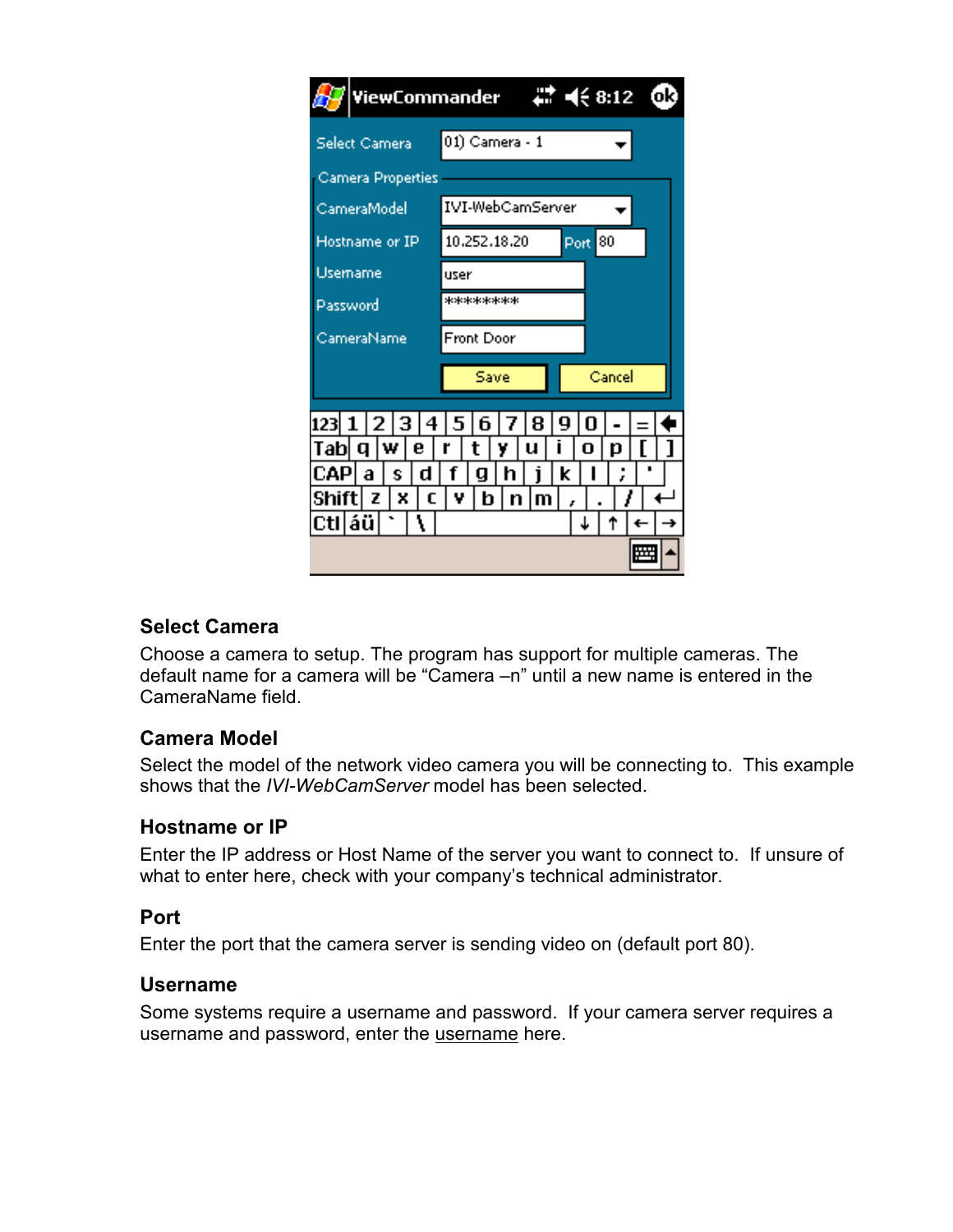#### <span id="page-10-0"></span>**Password**

Some systems require a username and password. If your camera server requires a username and password, enter the password here.

#### **Camera Name**

Add a name to the camera for easy reference. The camera name will be added to the camera list box.

#### *Advanced Camera Settings Panel*

Access the *Advanced Camera Settings Panel* by pressing the "Advanced…" button in the Camera Setup Panel.

**Note**: This feature may not be available for all camera server models.

| ViewCommander                                  |                | m      | бk)<br>$\blacktriangleleft 6:15$ |
|------------------------------------------------|----------------|--------|----------------------------------|
| Select Camera                                  | 1) My camera 1 |        |                                  |
| <b>Video Settings</b>                          |                |        |                                  |
| Image Size                                     | Default        |        |                                  |
| Image Quality                                  | 50             |        |                                  |
| <b>Frames Per Second</b>                       | 10             |        |                                  |
| Show Date & Time                               |                |        |                                  |
|                                                | ОK             | Cancel |                                  |
| 123  1<br>15<br>14.<br>12<br>E.                | 6              | н<br>П |                                  |
| Tabl<br>١w<br>е<br>r<br>q<br>f                 | u<br>t<br>v    | o      | n                                |
| CAPI a<br>d<br>s<br>x<br>v<br>Shiftl<br>z<br>c | g<br>n         | ĸ      |                                  |
| áü                                             |                |        |                                  |
|                                                |                |        |                                  |

#### **Select Camera**

If a camera server supports multiple cameras, select the camera from the "Select Camera" pull down menu.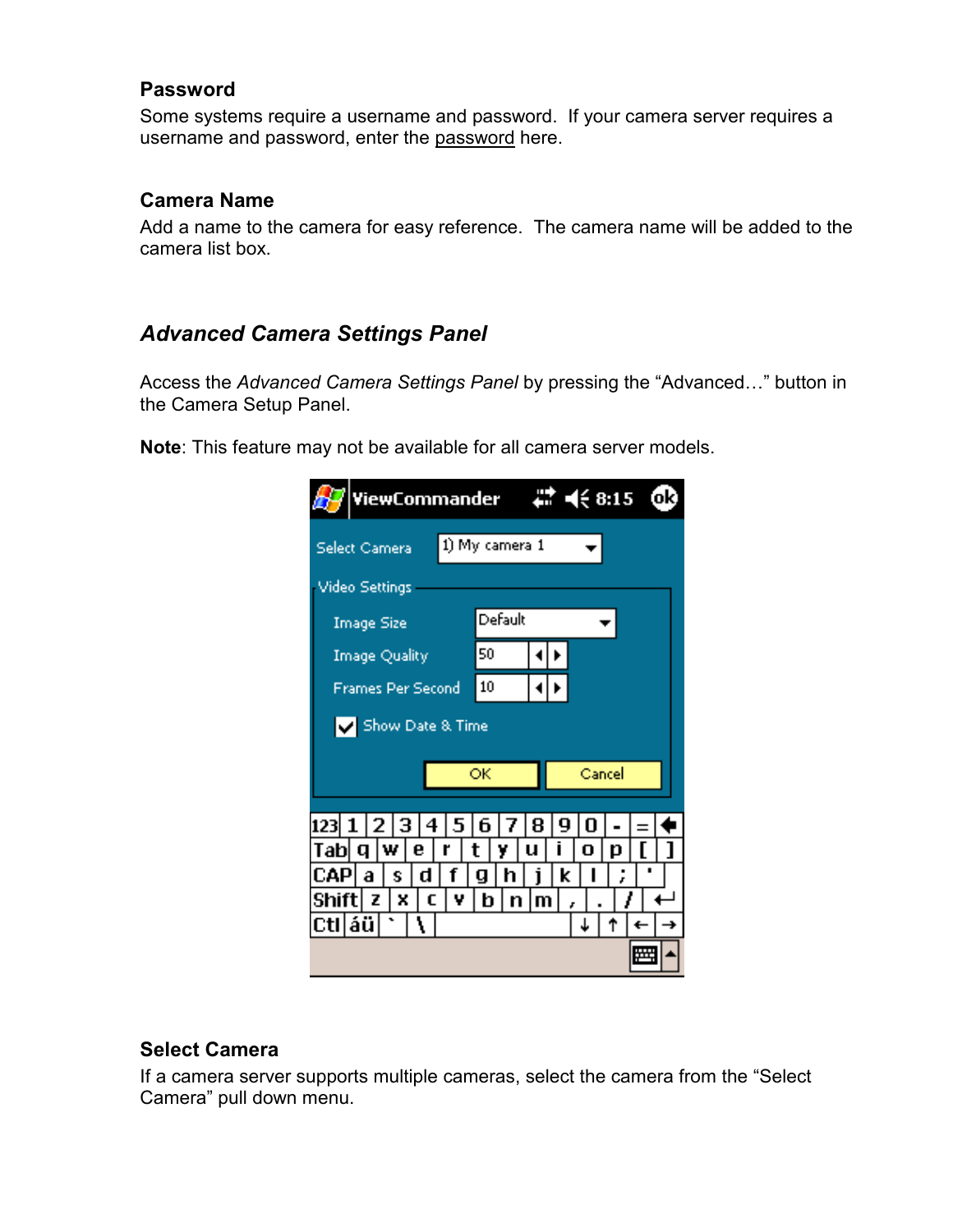#### <span id="page-11-0"></span>**Image Size**

Some camera servers allow video to be transmitted in different sizes. Select the appropriate size for your needs. The lowest setting that is acceptable to you is recommended. Lower settings allow for faster frame rates and faster processing.

#### **Image Quality**

Some camera servers allow you to set the video quality.

Lower quality settings will reduce quality image, but allow for a faster frame rate. Higher quality settings produce a sharper image, however frame rate may be reduced.

Valid settings are from 10 to 80. Settings from 50 to 75 are recommended on most systems.

#### **Frames Per Second**

Video frame rate can be limited to reduce network bandwidth traffic. Select the maximum frame rate at which you want to receive video. Valid ranges are from 1 to 30 Frames per second.

**Note**: A setting of 0 will allow for the maximum frame rate the server is capable of sending.

Note: Frame rate may be limited depending on your network's capacity, the capabilities of the camera server, or the Pocket PC processor speed. The frame rate selected is a cap on how fast the camera server will send video.

#### **Show Date/Time**

Check this box to display the time and date (for supported cameras).

#### **Save / Cancel Buttons**

Click the "Save" button to save your changes, or the "Cancel" button if you don't wish to save your changes.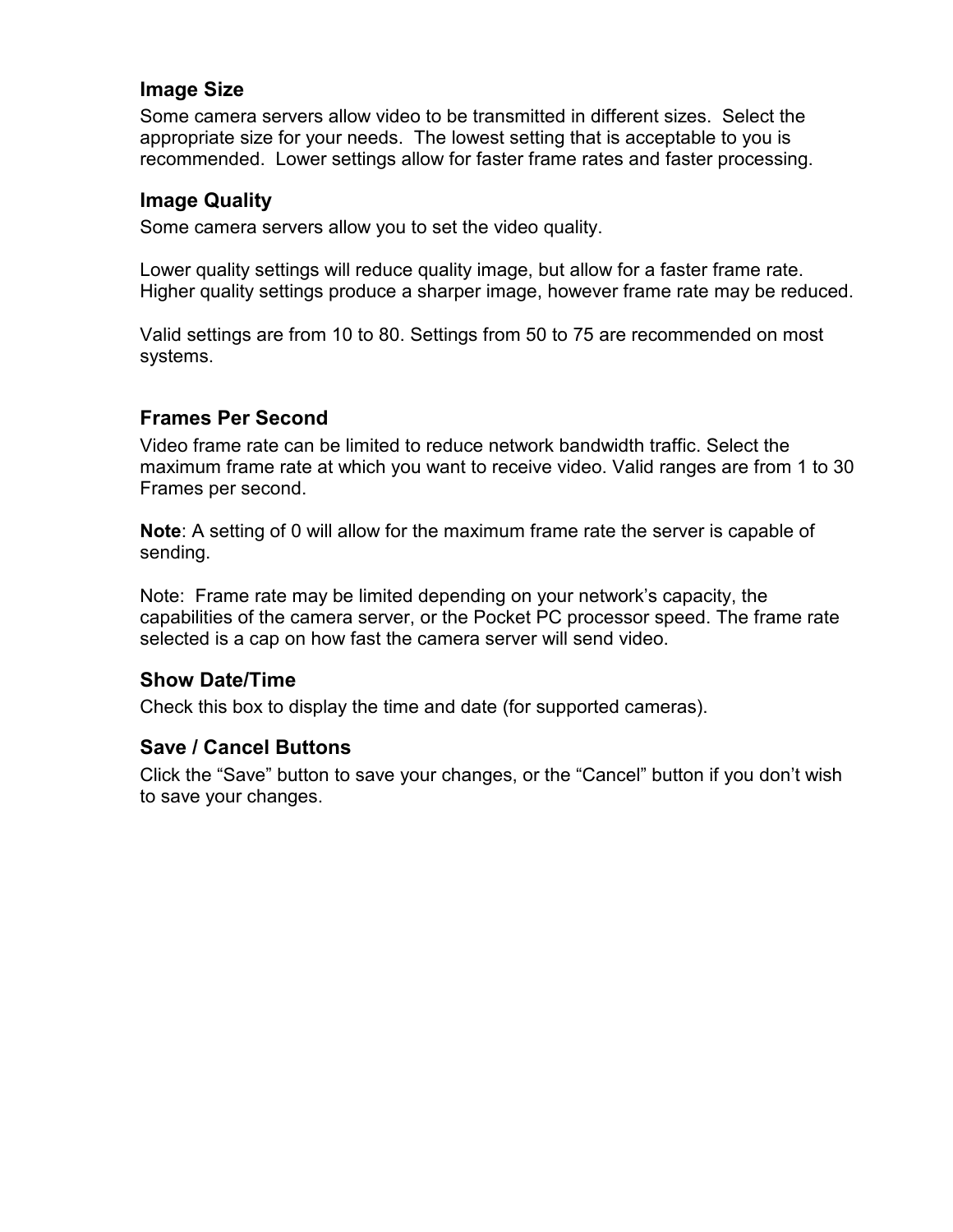# <span id="page-12-0"></span>**System Settings**

System settings can be changed by selecting "System Setup…" from the *"Options / Setup"* menu.



# *Archive Snapshot Directory*

Enter the full path of the directory to store snapshots. The default save directory will be automatically entered by default.

# *Sound Effects*

Check this option to enable audible sounds from certain functions – such as the camera snapshot.

# *Run in Background*

Check this option to allow the application to run when another application on the system is running in the foreground. When this option is unchecked, the application will automatically close when another application is running in the foreground. It is recommended that this be unchecked when the application is running on mobile phone systems.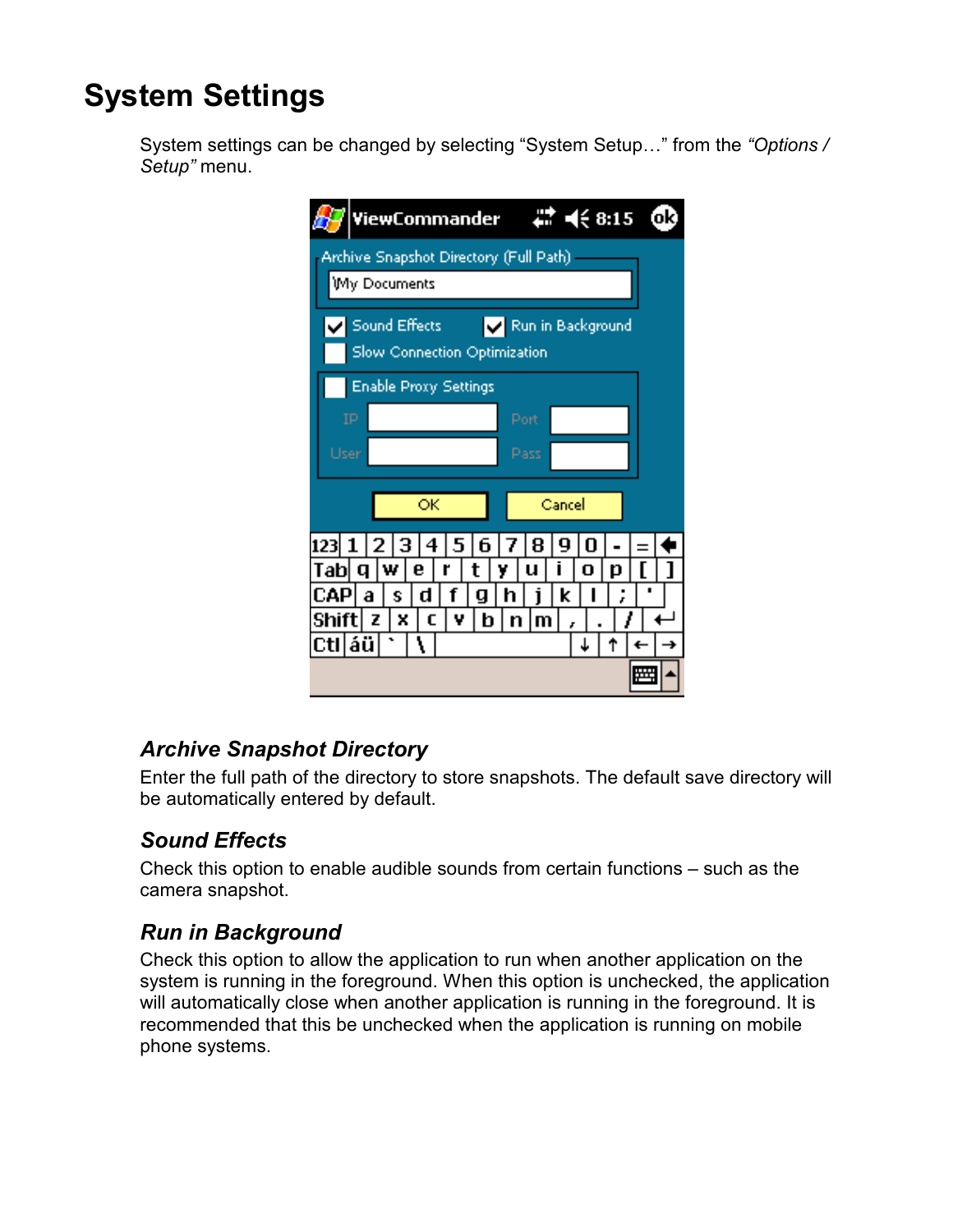## <span id="page-13-0"></span>*Slow Connection Optimization*

Check this option to optimize video streaming for slow or low-bandwidth network connections. If it appears that the video is lagging, or the pan-tilt controls takes a long time to respond, this option should be checked.

It is recommended you first try to lower *the frames per second* in the Camera Setup's *Advanced Options* (if supported) before checking this option.

# *Proxy Settings*

ViewCommander Mobile allows the access of cameras through a network proxy. Enter the IP address and port of the proxy, as well a username and password if required. Once set, the proxy settings will apply to all cameras.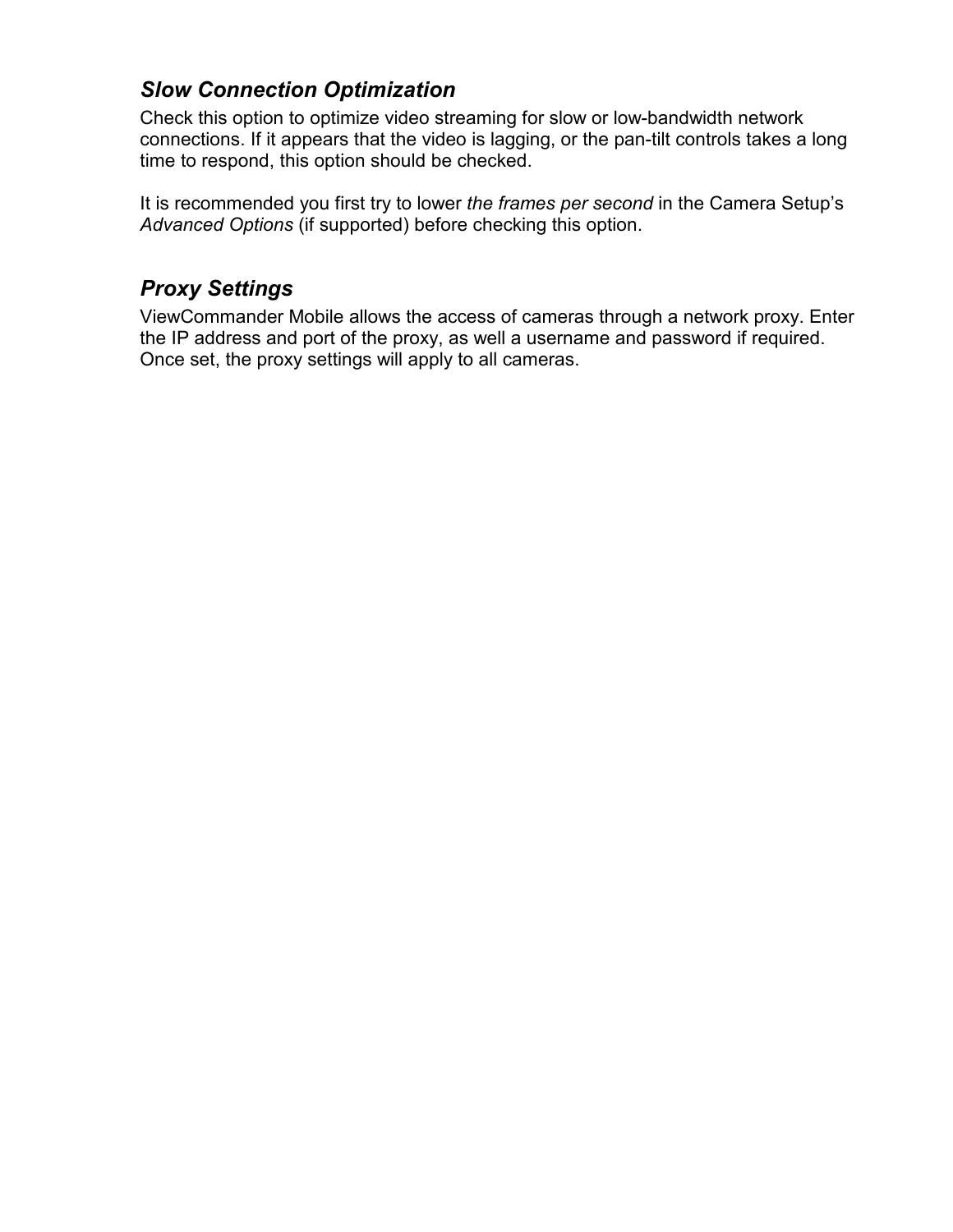# <span id="page-14-0"></span>**View Modes**

ViewCommander Mobile allows you to view and/or control video in several viewing modes.

# *Control Panel*



Select *Control Panel* from *Options / View / Control Panel* on the menu bar*,* or click on the *Control Panel* icon in the toolbar to display the control panel.

# *Full Screen*



Select *Full Screen* from *Options / View / Full Screen* on the menu bar, or click on the *Full Screen* icon in the toolbar to display the video in full screen mode and expand the video to fill the entire viewing area. The control panel will be covered, however you can still click in the video to navigate the camera (for supported PTZ cameras).

# *Rotate*



# *Snap Picture*



Click on the *Snap Picture* icon in the toolbar to save the current video frame to disk. To view saved pictures, choose *View Snapshots* from the *Options* menu. The location of the saved pictures can be changed in the *System Setup* page.

# *Display Stats*

Select *Display Stats* from *Options / View* on the menu bar to show the Frames Per Second (FPS) received and the FPS displayed in the title bar. FPS for frames displayed may be lower than FPS received depending on the video processing power on your specific Pocket PC unit.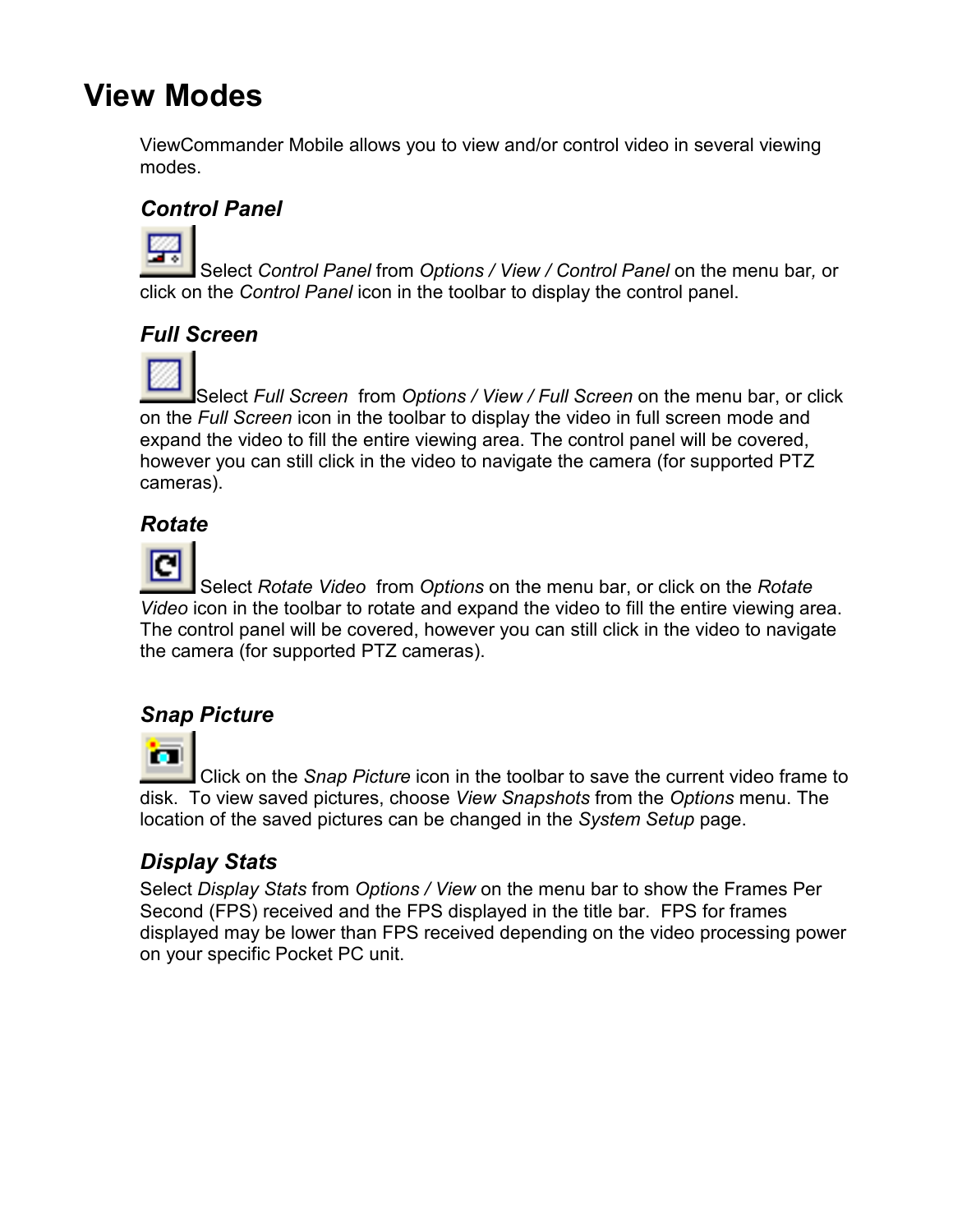# <span id="page-15-0"></span>**Control Panel**

The Control Panel is used to control the camera's Pan Tilt Zoom (PTZ) functions. Different controls may be displayed depending on the camera server model you are connecting to. The image below shows one style of the control panel.



# *Zoom Control*

This feature allows you to zoom the camera to the desired zoom level. Some cameras allow discrete zoom levels, allowing you to choose a specific zoom setting, while others allow only for relative control (allowing you to zoom in or out – not zoom to a specific setting). The zoom control shown above has 10 discrete zoom levels.

# *Digital Zoom*

A vertical slider control (labeled **Z**) can be used to digitally zoom in on the image. This is useful if your camera does not support a zoom function. When in digital zoom mode you can move the image by clicking in the live video. PTZ control will be temporarily disabled when digital zoom is enabled.

# *Brightness*

A vertical slider control (with the brightness icon) can be used to brighten or darken an image.

## *Navigation Arrows*

The Up, Down, Left, and Right arrows allow you to move the camera in a desired direction.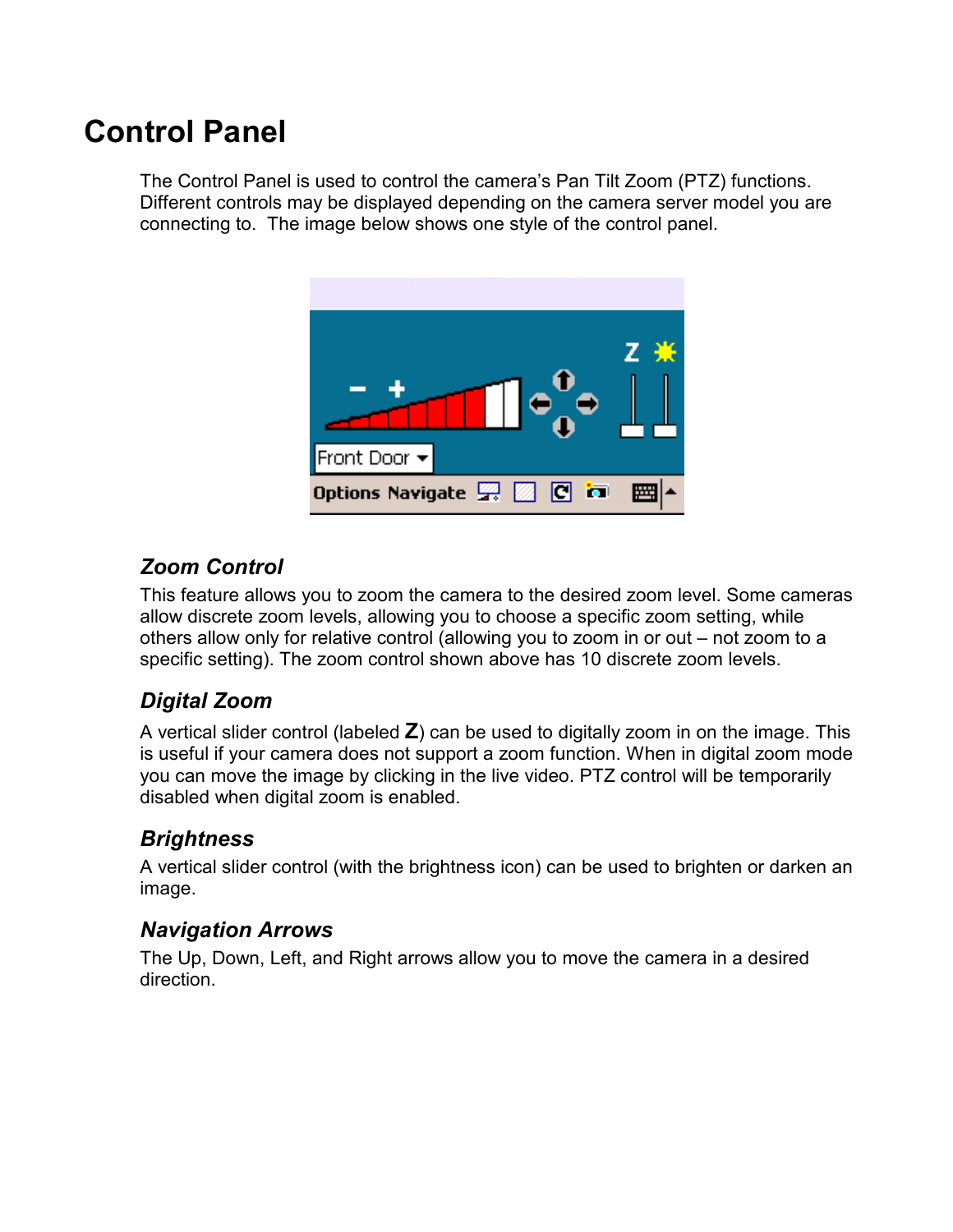## <span id="page-16-0"></span>*Point & Click Navigation*

You can also navigate the camera by clicking in the Live Video screen. Click on an object in the live video, and the camera will center on its location (for supported PTZ cameras).

#### *Camera Selection*

Select a camera from the Camera Selection pull down menu to switch to a different camera on the server you are connected to. This example shows that the "Front Door" camera is selected. If a camera server (such as the AXIS 2400) has multiple cameras, each of the cameras will be displayed in an additional pull-down menu adjacent to the camera selection pull-down menu.

| Options Navigate <b>4 0</b> |                     |  | ान | <u>pin</u> |
|-----------------------------|---------------------|--|----|------------|
|                             | Menu Bar / Tool Bar |  |    |            |
|                             |                     |  |    |            |
|                             |                     |  |    |            |
|                             | Preset ▶<br>Zoom    |  |    |            |
|                             | Camera ▶            |  |    |            |
|                             | Navigate            |  |    |            |

#### *Preset Menu*

Select a preset from the *Preset* menu on the Navigate menu to go to a specific preset. The preset names will be automatically entered for supported camera systems.

## *Zoom Menu*

Select a zoom setting from the *Zoom* menu on the Navigate menu to go to a specific zoom level.

## *Camera Menu*

Select a camera setting from the *Camera* menu on the Navigate menu to switch to a specific camera.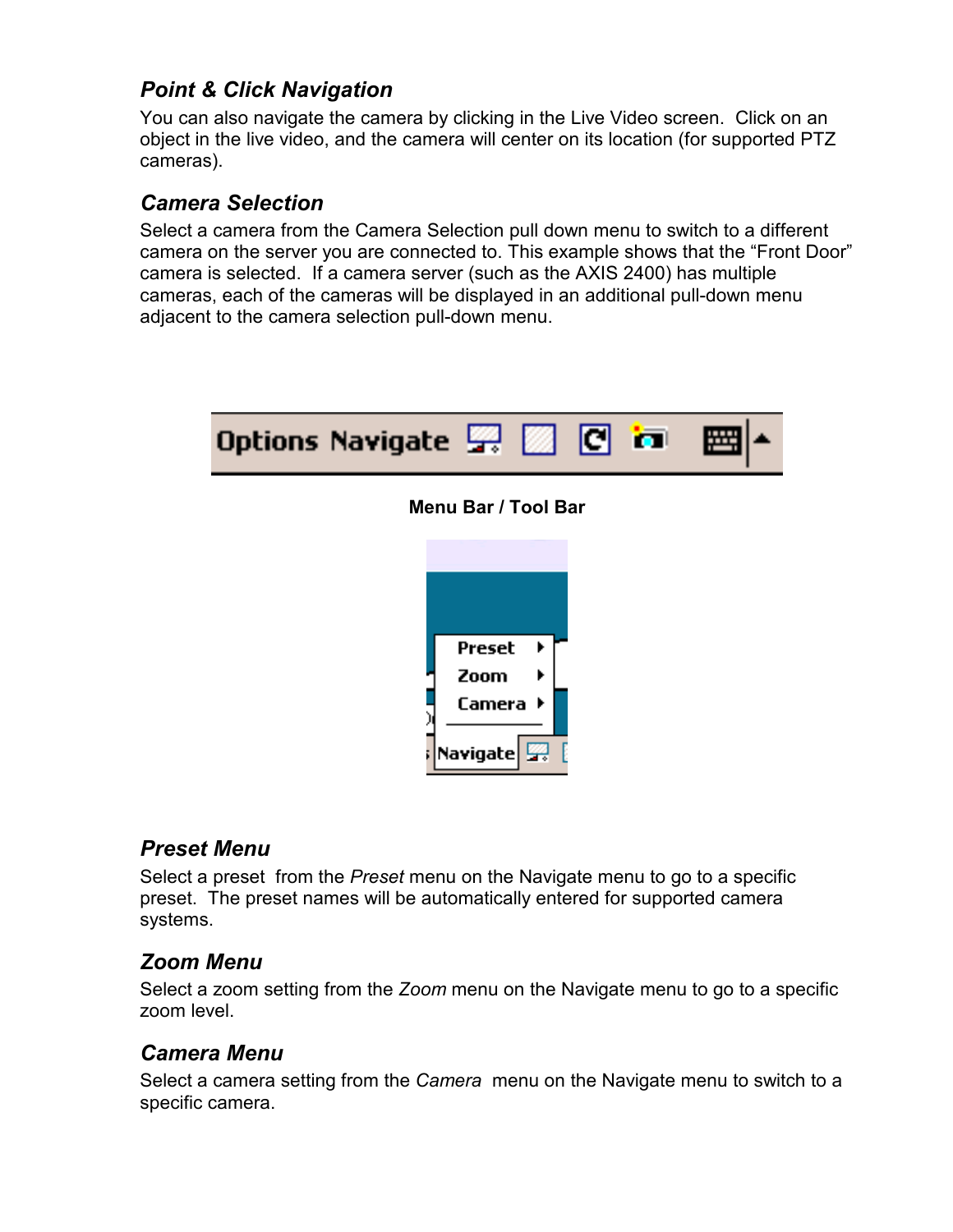# <span id="page-17-0"></span>**Hardware Controls**

ViewCommander Mobile allows you to control Pan Tilt Zoom (PTZ) cameras using the hardware buttons on selected Pocket PCs.



# *Zoom Fully Out*

Press this button to quickly zoom the camera to its widest field of view.

# *Zoom Fully In*

Press this button to quickly zoom the camera to its maximum zoom level.

# *Zoom Step Out*

Press this button to zoom out one step.

# *Zoom Step In*

Press this button to zoom in one step.

# *Up, Down, Left & Right*

Press one of these buttons to move the camera in the desired direction.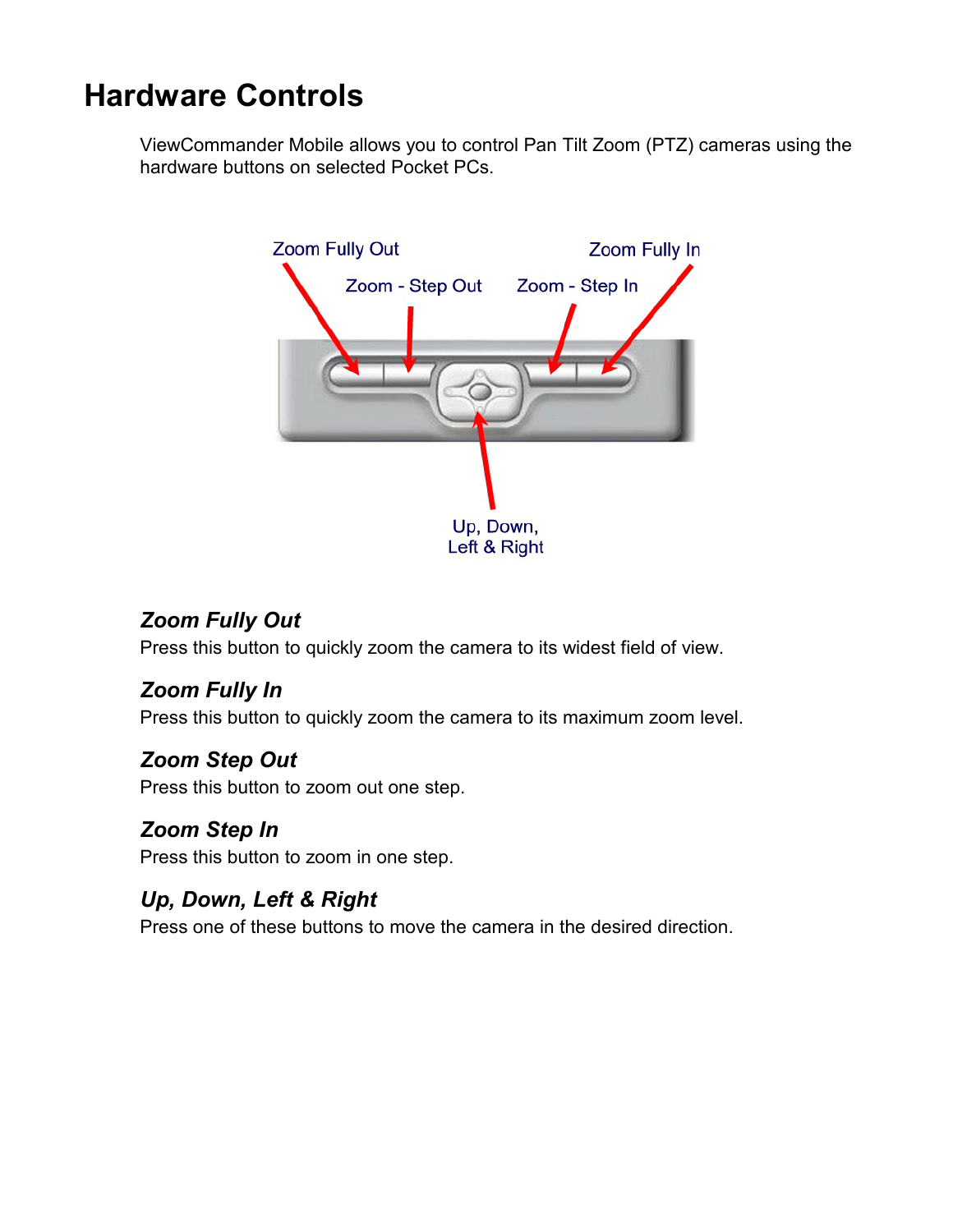Copyright 2005 Internet Video & Imaging, Inc. Part of this software is based in part on the work of the Independent JPEG Group.